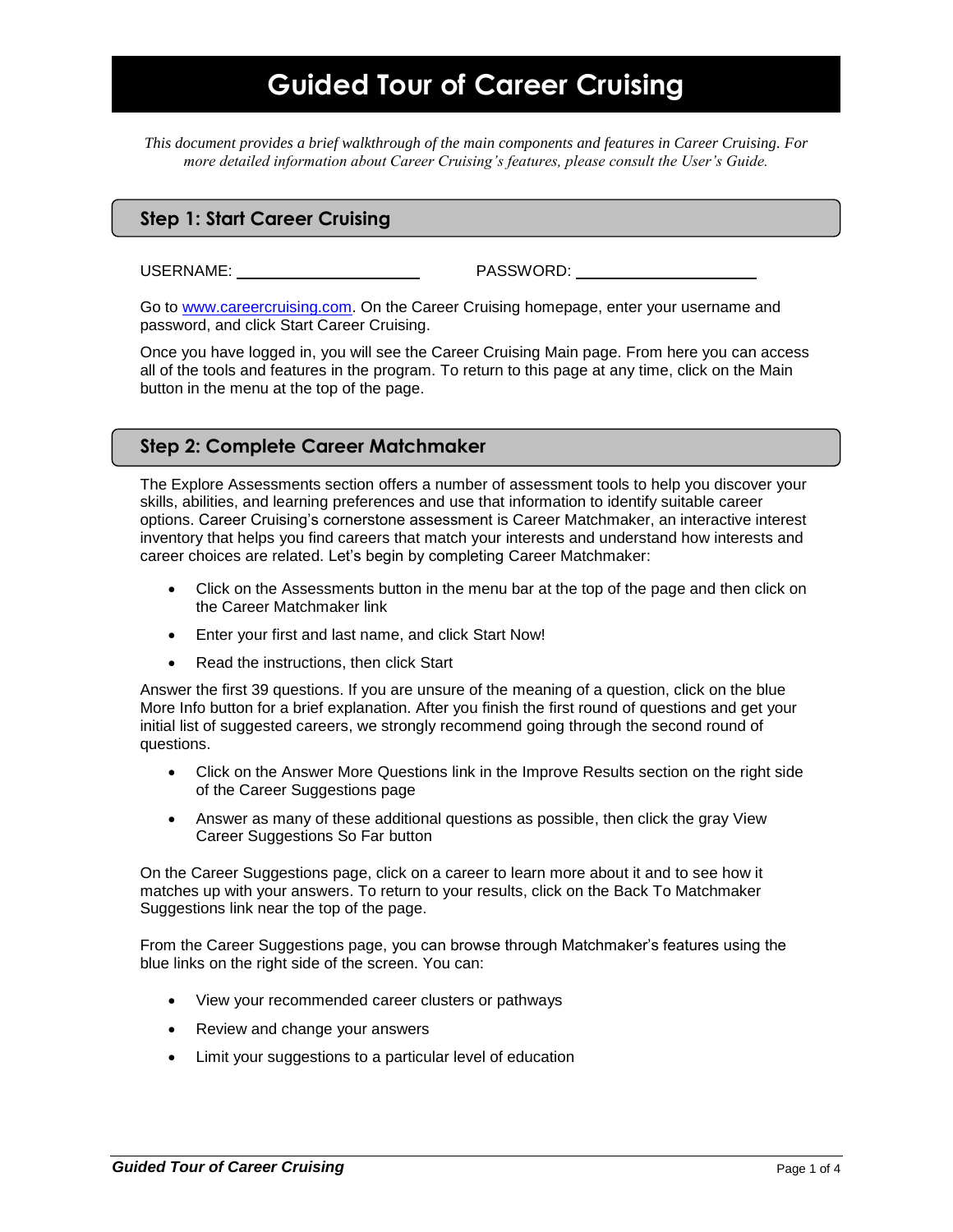See how careers *not* included in your list of suggestions match up with your answers

You can also take the My Skills assessment to see how your skills match up with the skills required for careers that match your interests. Other assessments include the Ability Profiler, a scheduled series of timed tests that help you identify your level of ability in six key areas, and the Learning Styles Inventory, an assessment tool designed to help you understand how you learn and retain information.

#### **Step 3: Explore A Career Profile**

There are hundreds of occupation profiles in Career Cruising and a number of ways to search for them, including by keyword, index, school subject, or career cluster, or by using the Career Selector. For now, try the Search By School Subject option.

- Click on the Careers button in the menu bar at the top of the page.
- Click on Search By School Subject.
- Select a subject.
- Select an occupation title.

Browse through the occupation profile using the blue buttons on the left to find information about various aspects of the career, including job description, working conditions, earnings, a sample career path, and related resources. The Education section of each profile includes direct links to related college programs.

Each career profile also has a printer-friendly version, which you can access by clicking on the gray Printer-Friendly Report button at the bottom of the menu on the left.

#### **Step 4: Multimedia Interviews**

Each career profile contains two multimedia interviews with people in that occupation. Each person answers key questions about their experiences, describes what a typical day is like in his or her occupation, explains what they like and don't like about the job, and offers advice for people interested in entering that career.

 Click on one of the names in the Photos & Interviews section on the left side of the occupation profile screen.

Use the blue buttons on the left to navigate through the various sections of the interview. To play sound and video clips, click on one of the small icons next to the Likes, Dislikes, and Advice buttons. The multimedia clips are available in Windows Media Player  $\boxed{3}$  and in QuickTime  $\boxed{2}$ 

#### **Step 5: Explore Schools**

Career Cruising provides detailed school profiles for thousands of 2 and 4-year colleges and career and technical schools across the country. You can search for particular schools or programs, or use the School Selector to find schools that meet a variety of criteria.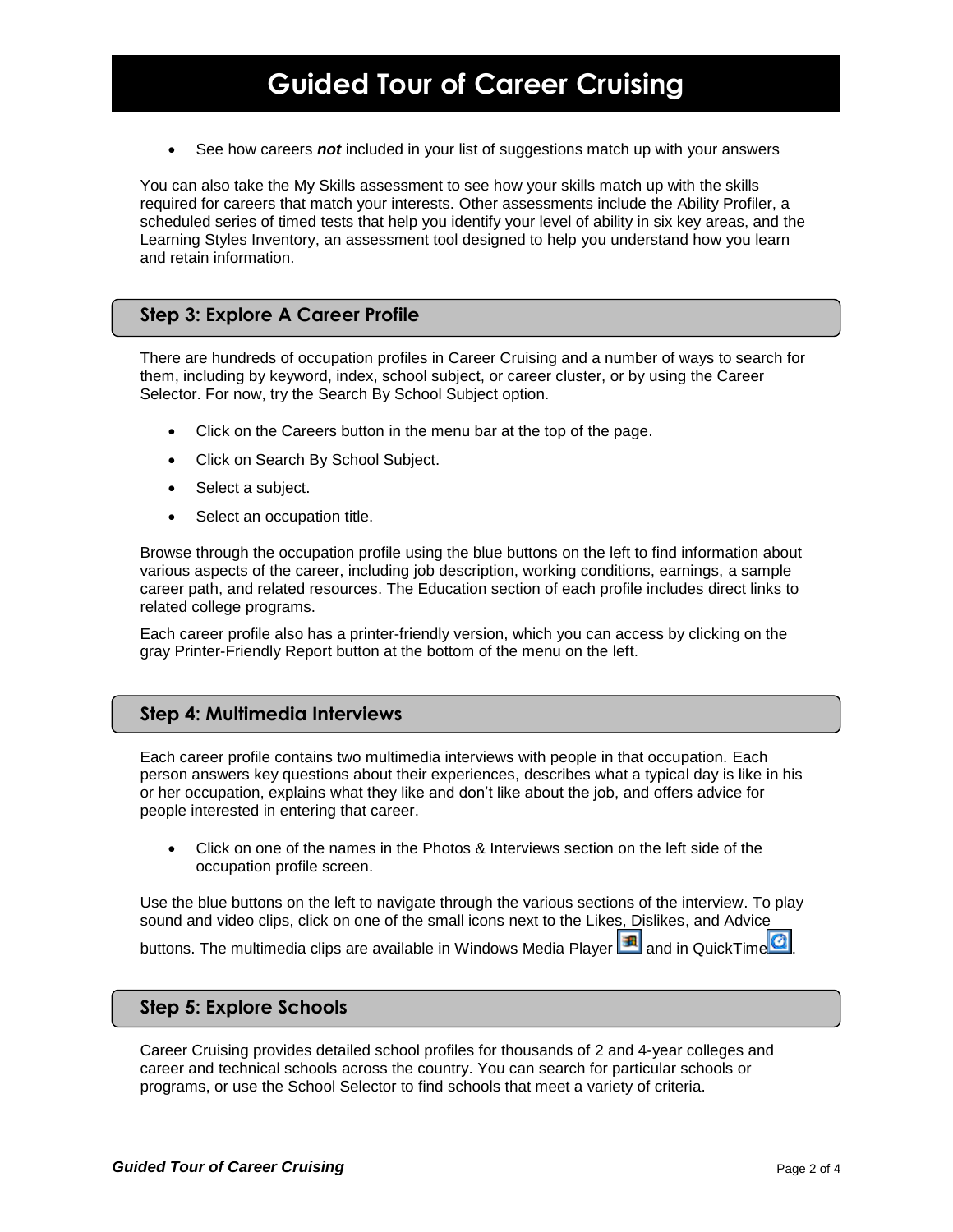- Click on the Schools button in the menu bar at the top of the page.
- Click on School Selector.
- Click on the blue Go button for Undergraduate Schools.
- Under Type Of School select Public or Private and select either 2-Year or 4-Year.
- Click Next.
- Under Location & Setting, select a state.
- Click View Results.
- Select one of the schools listed.

Browse through the information for this school. To visit the school's website, click on the link provided on the School Profile page. To return to your list of schools, click on the Back To Your Results link near the top of the page.

Career Cruising also includes information on private financial aid programs to help prospective students find the funding they need to begin or continue their studies.

- Click on the Schools button on the menu bar at the top of the page.
- Click on Financial Aid.
- Choose Financial Aid Selector.
- Fill out as much of the information as you can—the more information you fill out, the more results you will get!

### **Step 6: Portfolio Tool and Resume Builder**

Throughout the program, you may have noticed the gray Save To My Portfolio buttons in the school and career profiles, and on the School Selector and Matchmaker results pages. The Portfolio tool helps you store and organize information about your career development activities and experiences.

- Click on the Portfolio button on the menu bar at the top of the page.
- Click on the What Is A Portfolio? link at the bottom of the page to learn more about this section.
- Click on the gray New Portfolio button.
- Fill out the personal information and select a portfolio username and password to protect your privacy. Click Create Portfolio.

It will take a long time to fill out the different sections of the portfolio and use all its helpful features. For the time being, simply explore the different areas where you can store and organize information by clicking on the blue buttons on the left side of the Portfolio Homepage.

The Portfolio tool also includes a Resume Builder that helps you create personalized, professional-looking resumes. Some information, such as work experiences and extracurricular activities, are shared between the Portfolio and the Resume Builder.